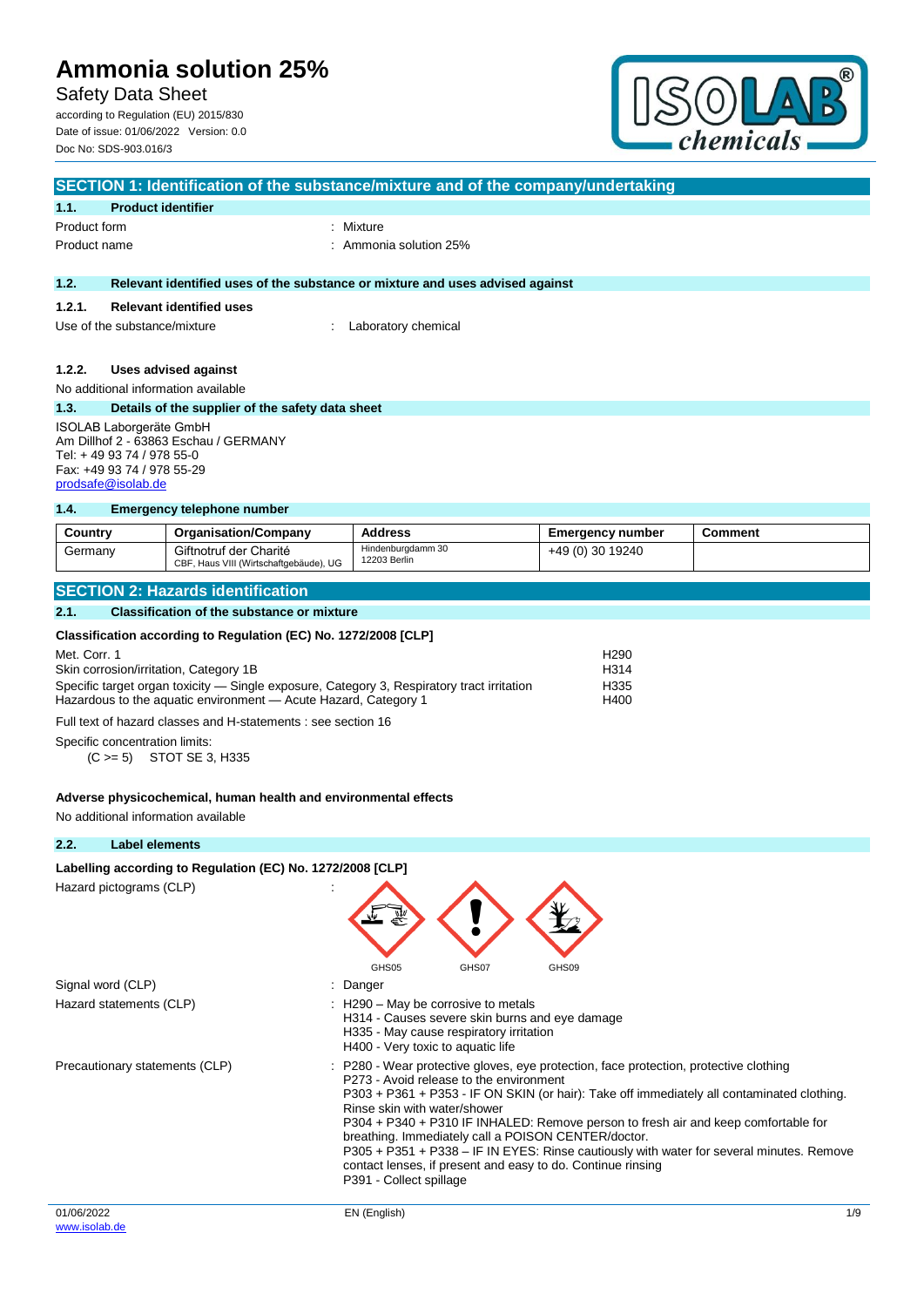Safety Data Sheet

according to Regulation (EU) 2015/830 Date of issue: 01/06/2022 Version: 0.0 Doc No: SDS-903.016/3



## **2.3. Other hazards**

No additional information available

| <b>SECTION 3: Composition/information on ingredients</b> |                                                                       |                     |  |  |
|----------------------------------------------------------|-----------------------------------------------------------------------|---------------------|--|--|
| 3.1.<br><b>Substances</b>                                |                                                                       |                     |  |  |
| Not applicable                                           |                                                                       |                     |  |  |
| 3.2.<br><b>Mixtures</b>                                  |                                                                       |                     |  |  |
| <b>Name</b>                                              | <b>Product identifier</b>                                             | %                   |  |  |
| Ammonium hydroxide, aqueous solution, conc=25%           | (CAS No) 1336-21-6<br>(EC no) 215-647-6<br>(EC index no) 007-001-01-2 | $\geq$ 25% - < 50 % |  |  |

## Full text of H-statements: see section 16

| <b>SECTION 4: First aid measures</b>                                |                                                                                                                                                                                                                                                                                                                                                                                                                                                                                                                                                                            |
|---------------------------------------------------------------------|----------------------------------------------------------------------------------------------------------------------------------------------------------------------------------------------------------------------------------------------------------------------------------------------------------------------------------------------------------------------------------------------------------------------------------------------------------------------------------------------------------------------------------------------------------------------------|
| 4.1.<br>Description of first aid measures                           |                                                                                                                                                                                                                                                                                                                                                                                                                                                                                                                                                                            |
| First-aid measures general                                          | Check the vital functions. Unconscious: maintain adequate airway and respiration. Respiratory<br>arrest: artificial respiration or oxygen. Cardiac arrest: perform resuscitation. Victim conscious<br>with laboured breathing: half-seated. Victim in shock: on his back with legs slightly raised.<br>Vomiting: prevent asphyxia/aspiration pneumonia. Prevent cooling by covering the victim (no<br>warming up). Keep watching the victim. Give psychological aid. Keep the victim calm, avoid<br>physical strain. Depending on the victim's condition: doctor/hospital. |
| First-aid measures after inhalation                                 | Remove the victim into fresh air. Respiratory problems: consult a doctor/medical service.                                                                                                                                                                                                                                                                                                                                                                                                                                                                                  |
| First-aid measures after skin contact                               | Wash immediately with lots of water (15 minutes)/shower. Do not apply (chemical) neutralizing<br>agents. Remove clothing while washing. Do not remove clothing if it sticks to the skin. Cover<br>wounds with sterile bandage. Consult a doctor/medical service. If burned surface > 10%: take<br>victim to hospital.                                                                                                                                                                                                                                                      |
| First-aid measures after eye contact                                | Rinse immediately with plenty of water for 15 minutes. Take victim to an ophthalmologist. Do<br>not apply neutralizing agents.                                                                                                                                                                                                                                                                                                                                                                                                                                             |
| First-aid measures after ingestion                                  | Rinse mouth with water. Immediately after ingestion: give lots of water to drink. Do not induce<br>vomiting. Call Poison Information Centre (www.big.be/antigif.htm). Immediately consult a<br>doctor/medical service. Take the container/vomit to the doctor/hospital. Ingestion of large<br>quantities: immediately to hospital. Doctor: gastric lavage.                                                                                                                                                                                                                 |
| 4.2.<br>Most important symptoms and effects, both acute and delayed |                                                                                                                                                                                                                                                                                                                                                                                                                                                                                                                                                                            |
| Symptoms/injuries after inhalation                                  | Dry/sore throat. Coughing. Irritation of the respiratory tract. Irritation of the nasal mucous<br>membranes, Nausea, Headache, EXPOSURE TO HIGH CONCENTRATIONS: Possible<br>oedema of the upper respiratory tract. Possible inflammation of the respiratory tract. Possible<br>laryngeal spasm/oedema. FOLLOWING SYMPTOMS MAY APPEAR LATER: Risk of lung<br>oedema. Risk of pneumonia. Respiratory difficulties. Possible esophageal perforation.                                                                                                                          |
| Symptoms/injuries after skin contact                                | Caustic burns/corrosion of the skin.                                                                                                                                                                                                                                                                                                                                                                                                                                                                                                                                       |
| Symptoms/injuries after eye contact                                 | Corrosion of the eye tissue. Permanent eye damage.                                                                                                                                                                                                                                                                                                                                                                                                                                                                                                                         |
| Symptoms/injuries after ingestion                                   | Risk of aspiration pneumonia. Vomiting. Nausea. AFTER ABSORPTION OF HIGH<br>QUANTITIES: Blue/grey discolouration of the skin. Blood in stool. Blood in vomit. Possible<br>esophageal perforation. FOLLOWING SYMPTOMS MAY APPEAR LATER: Shock.                                                                                                                                                                                                                                                                                                                              |
| Chronic symptoms                                                    | ON CONTINUOUS/REPEATED EXPOSURE/CONTACT: Coughing. Irritation of the respiratory<br>tract. Irritation of the eye tissue. Redness of the eye tissue. Possible inflammation of the<br>respiratory tract. Respiratory difficulties. Affection of the nasal septum.                                                                                                                                                                                                                                                                                                            |

**4.3. Indication of any immediate medical attention and special treatment needed**

No additional information available

| <b>SECTION 5: Firefighting measures</b>                       |                                                                                       |  |  |
|---------------------------------------------------------------|---------------------------------------------------------------------------------------|--|--|
| 5.1.<br><b>Extinguishing media</b>                            |                                                                                       |  |  |
| Suitable extinguishing media                                  | : Water. Water spray. Polyvalent foam. BC powder.                                     |  |  |
| Unsuitable extinguishing media                                | : No unsuitable extinguishing media known.                                            |  |  |
| 5.2.<br>Special hazards arising from the substance or mixture |                                                                                       |  |  |
| Fire hazard                                                   | : DIRECT FIRE HAZARD. Non-flammable.                                                  |  |  |
| Explosion hazard                                              | INDIRECT EXPLOSION HAZARD. Reactions with explosion hazards: see "Reactivity Hazard". |  |  |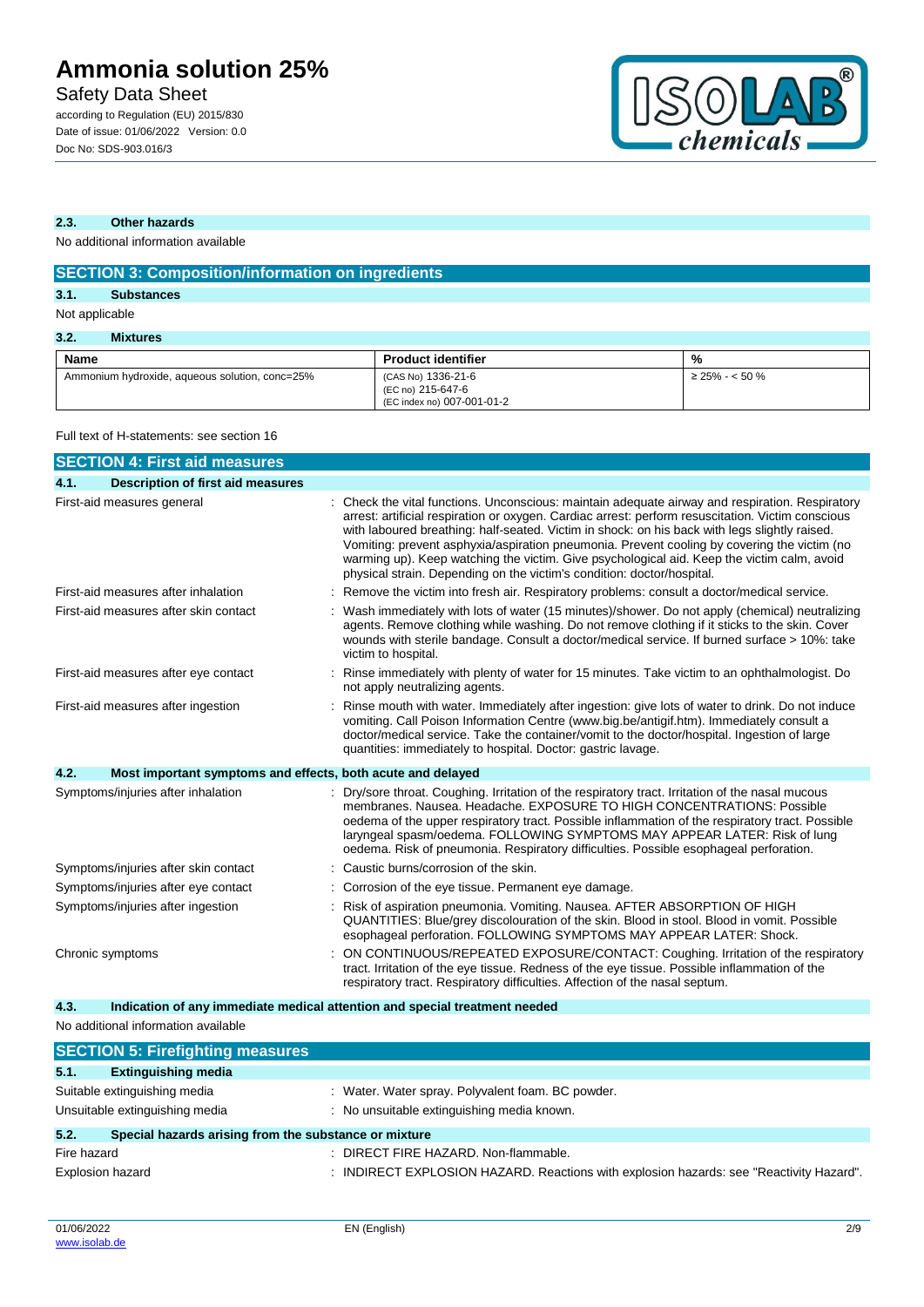## Safety Data Sheet

according to Regulation (EU) 2015/830 Date of issue: 01/06/2022 Version: 0.0 Doc No: SDS-903.016/3



| 5.3.                                                                 | <b>Advice for firefighters</b>                                                     |                                      |                                                                     |                                                                                                                                                                                                                                                                                                                                                                                                                                                                             |
|----------------------------------------------------------------------|------------------------------------------------------------------------------------|--------------------------------------|---------------------------------------------------------------------|-----------------------------------------------------------------------------------------------------------------------------------------------------------------------------------------------------------------------------------------------------------------------------------------------------------------------------------------------------------------------------------------------------------------------------------------------------------------------------|
|                                                                      | Firefighting instructions                                                          |                                      | moderately and if possible collect or contain it.                   | Cool tanks/drums with water spray/remove them into safety. Do not move the load if exposed to<br>heat. Dilute toxic gases with water spray. Take account of toxic fire-fighting water. Use water                                                                                                                                                                                                                                                                            |
|                                                                      | <b>SECTION 6: Accidental release measures</b>                                      |                                      |                                                                     |                                                                                                                                                                                                                                                                                                                                                                                                                                                                             |
| 6.1.                                                                 |                                                                                    |                                      | Personal precautions, protective equipment and emergency procedures |                                                                                                                                                                                                                                                                                                                                                                                                                                                                             |
| 6.1.1.                                                               | For non-emergency personnel<br>Protective equipment<br><b>Emergency procedures</b> |                                      |                                                                     | Gas-tight suit. Corrosion-proof suit. See "Material-Handling" to select protective clothing.<br>Keep upwind. Mark the danger area. Consider evacuation. Close doors and windows of<br>adjacent premises. No naked flames. Keep containers closed. Wash contaminated clothes.                                                                                                                                                                                                |
| 6.1.2.                                                               | For emergency responders<br>No additional information available                    |                                      |                                                                     |                                                                                                                                                                                                                                                                                                                                                                                                                                                                             |
| 6.2.                                                                 | <b>Environmental precautions</b>                                                   |                                      |                                                                     |                                                                                                                                                                                                                                                                                                                                                                                                                                                                             |
|                                                                      | Prevent soil and water pollution. Prevent spreading in sewers.                     |                                      |                                                                     |                                                                                                                                                                                                                                                                                                                                                                                                                                                                             |
| 6.3.                                                                 | Methods and material for containment and cleaning up                               |                                      |                                                                     |                                                                                                                                                                                                                                                                                                                                                                                                                                                                             |
| For containment                                                      |                                                                                    |                                      | toxic/corrosive precipitation water.                                | : Contain released substance, pump into suitable containers. Consult "Material-handling" to<br>select material of containers. Plug the leak, cut off the supply. Dam up the liquid spill. Try to<br>reduce evaporation. Dilute toxic gases/vapours with water spray. Take account of                                                                                                                                                                                        |
|                                                                      | Methods for cleaning up                                                            |                                      | authority. Wash clothing and equipment after handling.              | Take up liquid spill into absorbent material, e.g.: sand/earth or powdered limestone. Scoop<br>absorbed substance into closing containers. See "Material-handling" for suitable container<br>materials. Carefully collect the spill/leftovers. Damaged/cooled tanks must be emptied. Clean<br>contaminated surfaces with an excess of water. Take collected spill to manufacturer/competent                                                                                 |
| 6.4.                                                                 | Reference to other sections                                                        |                                      |                                                                     |                                                                                                                                                                                                                                                                                                                                                                                                                                                                             |
|                                                                      | No additional information available                                                |                                      |                                                                     |                                                                                                                                                                                                                                                                                                                                                                                                                                                                             |
|                                                                      | <b>SECTION 7: Handling and storage</b>                                             |                                      |                                                                     |                                                                                                                                                                                                                                                                                                                                                                                                                                                                             |
| 7.1.                                                                 | <b>Precautions for safe handling</b>                                               |                                      |                                                                     |                                                                                                                                                                                                                                                                                                                                                                                                                                                                             |
|                                                                      | Precautions for safe handling                                                      |                                      | protection. Exhaust gas must be neutralised.                        | Comply with the legal requirements. Remove contaminated clothing immediately. Clean<br>contaminated clothing. Use corrosionproof equipment. Thoroughly clean/dry the installation<br>before use. Do not discharge the waste into the drain. Keep away from naked flames/heat.<br>Observe strict hygiene. Keep container tightly closed. Measure the concentration in the air<br>regularly. Carry operations in the open/under local exhaust/ventilation or with respiratory |
| 7.2.<br>Conditions for safe storage, including any incompatibilities |                                                                                    |                                      |                                                                     |                                                                                                                                                                                                                                                                                                                                                                                                                                                                             |
|                                                                      | Storage temperature                                                                |                                      | : $< 25 °C$                                                         |                                                                                                                                                                                                                                                                                                                                                                                                                                                                             |
|                                                                      | Heat and ignition sources<br>Information on mixed storage                          |                                      | : KEEP SUBSTANCE AWAY FROM: heat sources.<br>halogens.              | KEEP SUBSTANCE AWAY FROM: oxidizing agents. (strong) acids. (strong) bases. metals.                                                                                                                                                                                                                                                                                                                                                                                         |
| Storage area                                                         |                                                                                    |                                      | Meet the legal requirements.                                        | Keep container in a well-ventilated place. Keep locked up. Provide for a tub to collect spills.                                                                                                                                                                                                                                                                                                                                                                             |
|                                                                      | Special rules on packaging                                                         |                                      | Secure fragile packagings in solid containers.                      | SPECIAL REQUIREMENTS: closing. clean. correctly labelled. meet the legal requirements.                                                                                                                                                                                                                                                                                                                                                                                      |
|                                                                      | Packaging materials                                                                |                                      | tin, zinc, nickel, bronze.                                          | SUITABLE MATERIAL: synthetic material. glass. MATERIAL TO AVOID: aluminium. copper.                                                                                                                                                                                                                                                                                                                                                                                         |
| 7.3.                                                                 | Specific end use(s)                                                                |                                      |                                                                     |                                                                                                                                                                                                                                                                                                                                                                                                                                                                             |
|                                                                      | No additional information available                                                |                                      |                                                                     |                                                                                                                                                                                                                                                                                                                                                                                                                                                                             |
|                                                                      | <b>SECTION 8: Exposure controls/personal protection</b>                            |                                      |                                                                     |                                                                                                                                                                                                                                                                                                                                                                                                                                                                             |
| 8.1.                                                                 | <b>Control parameters</b>                                                          |                                      |                                                                     |                                                                                                                                                                                                                                                                                                                                                                                                                                                                             |
|                                                                      | Ammonium hydroxide, aqueous solution, conc=25% (1336-21-6)                         |                                      |                                                                     |                                                                                                                                                                                                                                                                                                                                                                                                                                                                             |
| Finland                                                              |                                                                                    | Local name                           |                                                                     | Ammoniakkiliuos                                                                                                                                                                                                                                                                                                                                                                                                                                                             |
| Finland                                                              |                                                                                    | HTP-arvo $(8h)$ (mg/m <sup>3</sup> ) |                                                                     | 14 mg/ $m3$                                                                                                                                                                                                                                                                                                                                                                                                                                                                 |
| Finland                                                              |                                                                                    | HTP-arvo (8h) (ppm)                  |                                                                     | 20 ppm                                                                                                                                                                                                                                                                                                                                                                                                                                                                      |

Finland HTP-arvo (15 min) 36 mg/m<sup>3</sup> Finland HTP-arvo (15 min) (ppm) 50 ppm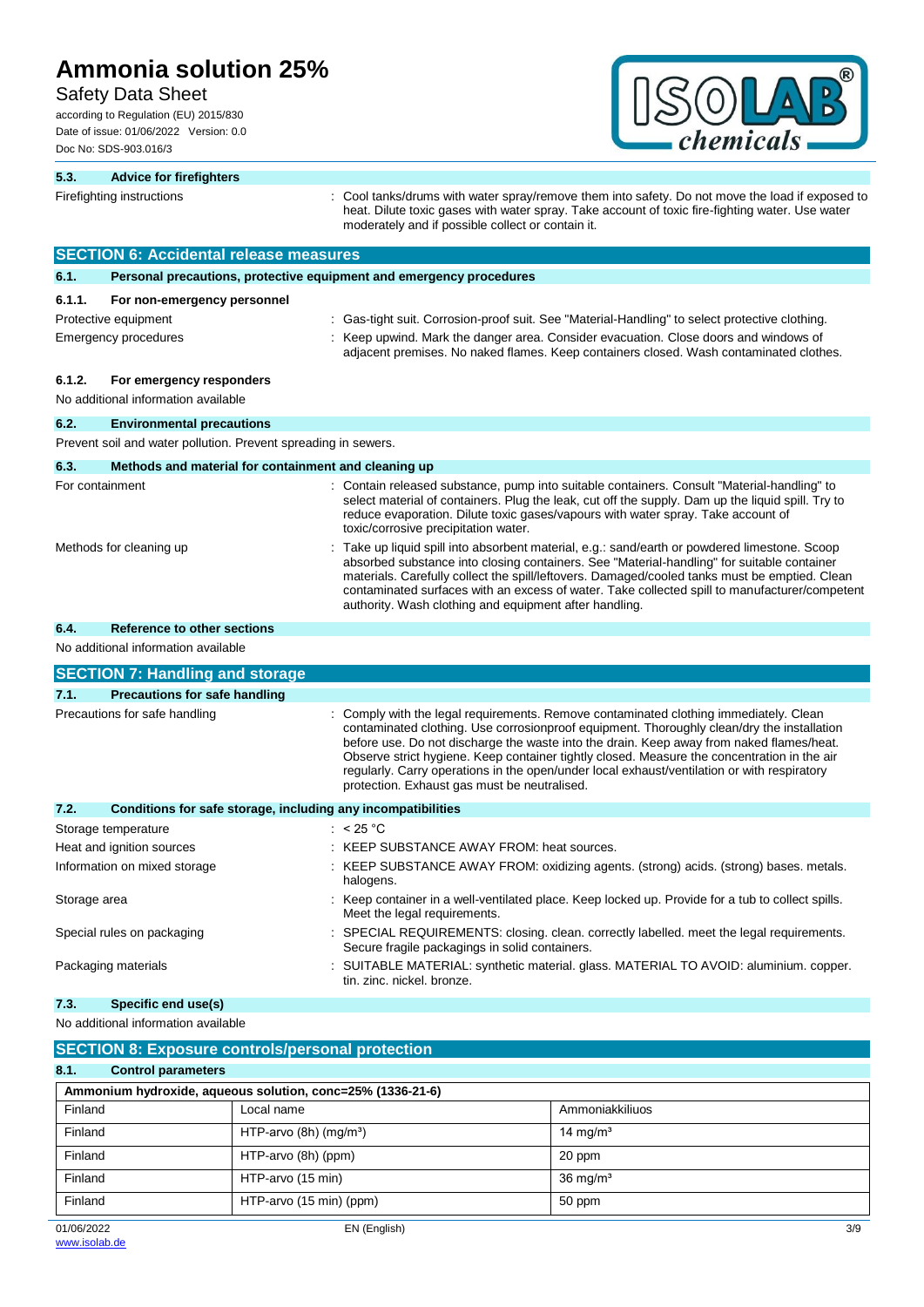## Safety Data Sheet

according to Regulation (EU) 2015/830 Date of issue: 01/06/2022 Version: 0.0 Doc No: SDS-903.016/3

## **8.2. Exposure controls**

### **Materials for protective clothing:**

GIVE EXCELLENT RESISTANCE: No data available. GIVE GOOD RESISTANCE: butyl rubber. nitrile rubber. tetrafluoroethylene. viton. GIVE LESS RESISTANCE: polyethylene. PVA. PVC. GIVE POOR RESISTANCE: No data available

**Hand protection:**

Gloves

**Eye protection:**

Safety glasses

**Skin and body protection:**

Head/neck protection. Corrosion-proof clothing

### **Respiratory protection:**

Gas mask with filter type K. High vapour/gas concentration: self-contained respirator

| <b>SECTION 9: Physical and chemical properties</b>            |                                         |  |  |
|---------------------------------------------------------------|-----------------------------------------|--|--|
| 9.1.<br>Information on basic physical and chemical properties |                                         |  |  |
| Physical state                                                | : Liquid                                |  |  |
| Appearance                                                    | Liquid.                                 |  |  |
| Colour                                                        | Colourless.                             |  |  |
| Odour                                                         | Irritating/pungent odour.               |  |  |
| Odour threshold                                               | $1 - 50$ ppm                            |  |  |
| pH                                                            | 11.7 (1%)                               |  |  |
| Relative evaporation rate (butylacetate=1)                    | No data available                       |  |  |
| Melting point                                                 | $-57.5 °C$                              |  |  |
| Freezing point                                                | No data available                       |  |  |
| Boiling point                                                 | 37.7 °C (1013 hPa)                      |  |  |
| Flash point                                                   | No data available                       |  |  |
| Auto-ignition temperature                                     | No data available                       |  |  |
| Decomposition temperature                                     | No data available                       |  |  |
| Flammability (solid, gas)                                     | No data available                       |  |  |
| Vapour pressure                                               | 483 hPa (20 °C)                         |  |  |
| Relative vapour density at 20 °C                              | No data available                       |  |  |
| Relative density                                              | 0.903 $g/cm3$                           |  |  |
| Density                                                       | 0.903 g/cm3 (20 °C)                     |  |  |
| Solubility                                                    | Water: Complete                         |  |  |
| Log Pow                                                       | No data available                       |  |  |
| Viscosity, kinematic                                          | No data available                       |  |  |
| Viscosity, dynamic                                            | No data available                       |  |  |
| <b>Explosive properties</b>                                   | No data available                       |  |  |
| Oxidising properties                                          | No data available                       |  |  |
| <b>Explosive limits</b>                                       | : $15.4 - 33.6 %$ (V)                   |  |  |
| <b>Other information</b><br>9.2.                              |                                         |  |  |
| Minimum ignition energy                                       | Not applicable                          |  |  |
| VOC content                                                   | No data available                       |  |  |
| Other properties                                              | Volatile. Substance has basic reaction. |  |  |

## **SECTION 10: Stability and reactivity**

### **10.1. Reactivity**

On heating: release of toxic/corrosive/combustible gases/vapours (ammonia). On burning: release of toxic and corrosive gases/vapours (nitrous vapours). Concentrated solution violent to explosive reaction with many compounds e.g.: with (some) halogens compounds, with (strong) oxidizers and with (some) acids. May be corrosive to metals.



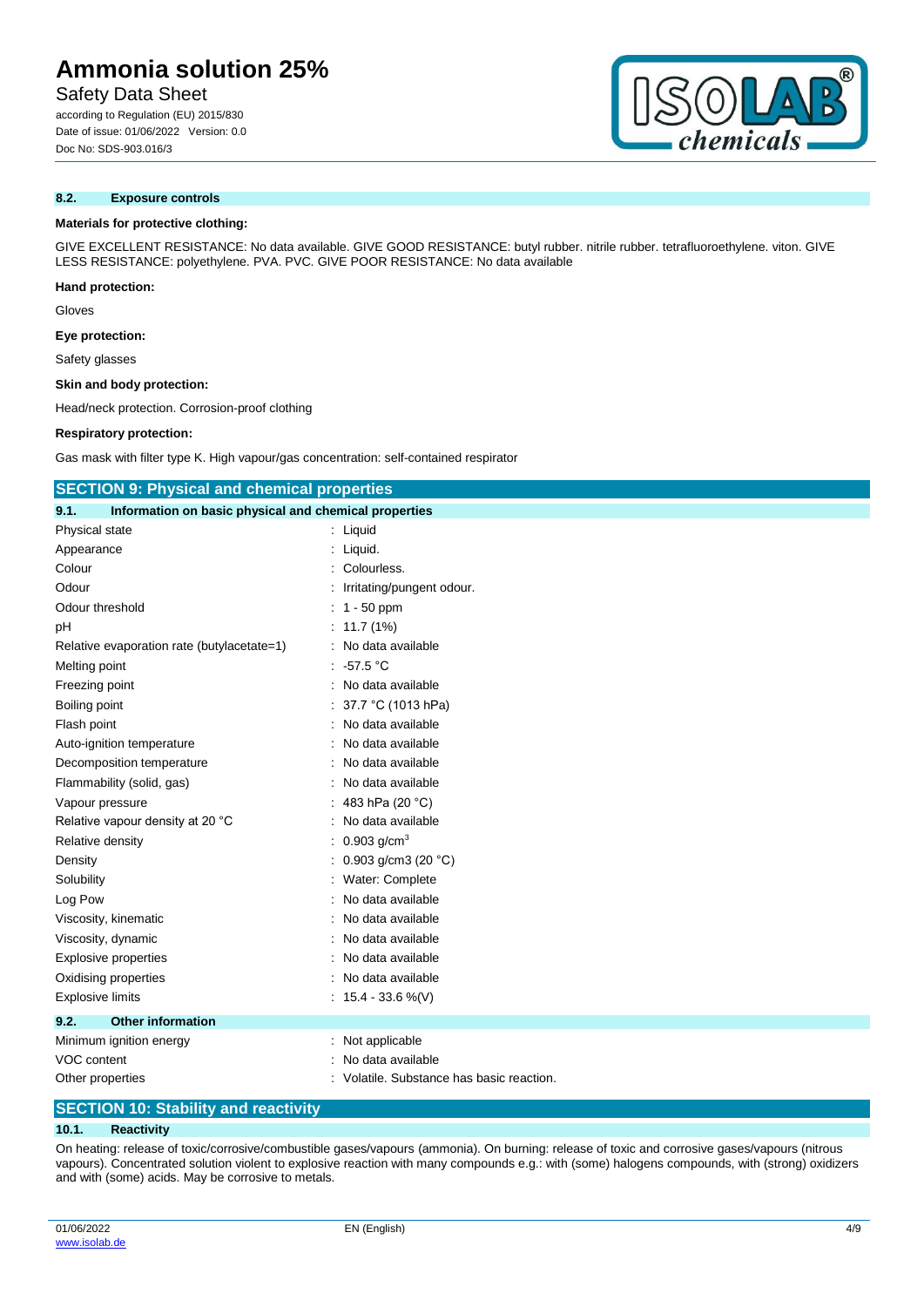## Safety Data Sheet

according to Regulation (EU) 2015/830 Date of issue: 01/06/2022 Version: 0.0 Doc No: SDS-903.016/3



| 10.2.          | <b>Chemical stability</b>                    |                                                           |  |  |  |  |
|----------------|----------------------------------------------|-----------------------------------------------------------|--|--|--|--|
|                | Stable under normal conditions.              |                                                           |  |  |  |  |
| 10.3.          | Possibility of hazardous reactions           |                                                           |  |  |  |  |
|                | No additional information available          |                                                           |  |  |  |  |
| 10.4.          | <b>Conditions to avoid</b>                   |                                                           |  |  |  |  |
|                | No additional information available          |                                                           |  |  |  |  |
| 10.5.          | Incompatible materials                       |                                                           |  |  |  |  |
|                | No additional information available          |                                                           |  |  |  |  |
| 10.6.          | Hazardous decomposition products             |                                                           |  |  |  |  |
|                | No additional information available          |                                                           |  |  |  |  |
|                | <b>SECTION 11: Toxicological information</b> |                                                           |  |  |  |  |
| 11.1.          | Information on toxicological effects         |                                                           |  |  |  |  |
|                |                                              |                                                           |  |  |  |  |
| Acute toxicity |                                              | : Not classified                                          |  |  |  |  |
|                | Skin corrosion/irritation                    | Causes severe skin burns and eye damage.<br>÷<br>pH: 11.7 |  |  |  |  |
|                | Serious eye damage/irritation                | Serious eye damage, category 1, implicit<br>pH: 11.7      |  |  |  |  |
|                | Respiratory or skin sensitisation            | Not classified<br>٠                                       |  |  |  |  |
|                | Germ cell mutagenicity                       | Not classified                                            |  |  |  |  |

| Acute toxicity                            | : Not classified                                       |
|-------------------------------------------|--------------------------------------------------------|
| Skin corrosion/irritation                 | : Causes severe skin burns and eye damage.<br>pH: 11.7 |
| Serious eye damage/irritation             | : Serious eye damage, category 1, implicit<br>pH: 11.7 |
| Respiratory or skin sensitisation         | : Not classified                                       |
| Germ cell mutagenicity                    | : Not classified                                       |
| Carcinogenicity                           | : Not classified                                       |
| Reproductive toxicity                     | : Not classified                                       |
| STOT-single exposure                      | : May cause respiratory irritation.                    |
| STOT-repeated exposure                    | : Not classified                                       |
| Aspiration hazard                         | : Not classified                                       |
| <b>SECTION 12: Ecological information</b> |                                                        |
| 12.1.<br><b>Toxicity</b>                  |                                                        |
| Ecology - general                         | : Dangerous for the environment.                       |

| Ecology - air   | : Not classified as dangerous for the ozone layer (Regulation (EC) No 1005/2009). None of the<br>known components is included in the list of fluorinated greenhouse gases (Regulation (EC) No<br>842/2006).                                                                                                                         |
|-----------------|-------------------------------------------------------------------------------------------------------------------------------------------------------------------------------------------------------------------------------------------------------------------------------------------------------------------------------------|
| Ecology - water | : Affects the self-cleaning capacity of surface water. Ground water pollutant. Maximum<br>concentration in drinking water: 0.50 mg/l (ammonium) (Directive 98/83/EC). Highly toxic to<br>fishes. Toxic to invertebrates (Daphnia). May cause eutrophication. Highly toxic to plankton. pH<br>shift. Inhibition of activated sludge. |

| 12.2.                         | Persistence and degradability                              |                                                                                                                                             |  |
|-------------------------------|------------------------------------------------------------|---------------------------------------------------------------------------------------------------------------------------------------------|--|
|                               | Ammonium hydroxide, aqueous solution, conc=25% (1336-21-6) |                                                                                                                                             |  |
| Persistence and degradability |                                                            | Readily biodegradable in water. Biodegradable in the soil. No (test) data on mobility of the<br>components available. Ozonation in the air. |  |
| 12.3.                         | <b>Bioaccumulative potential</b>                           |                                                                                                                                             |  |
|                               | Ammonium hydroxide, aqueous solution, conc=25% (1336-21-6) |                                                                                                                                             |  |
|                               | Bioaccumulative potential                                  | Not bioaccumulative.                                                                                                                        |  |
| 12.4.                         | <b>Mobility in soil</b>                                    |                                                                                                                                             |  |
|                               | No additional information available                        |                                                                                                                                             |  |
| 12.5.                         | <b>Results of PBT and vPvB assessment</b>                  |                                                                                                                                             |  |

No additional information available

## **12.6. Other adverse effects**

No additional information available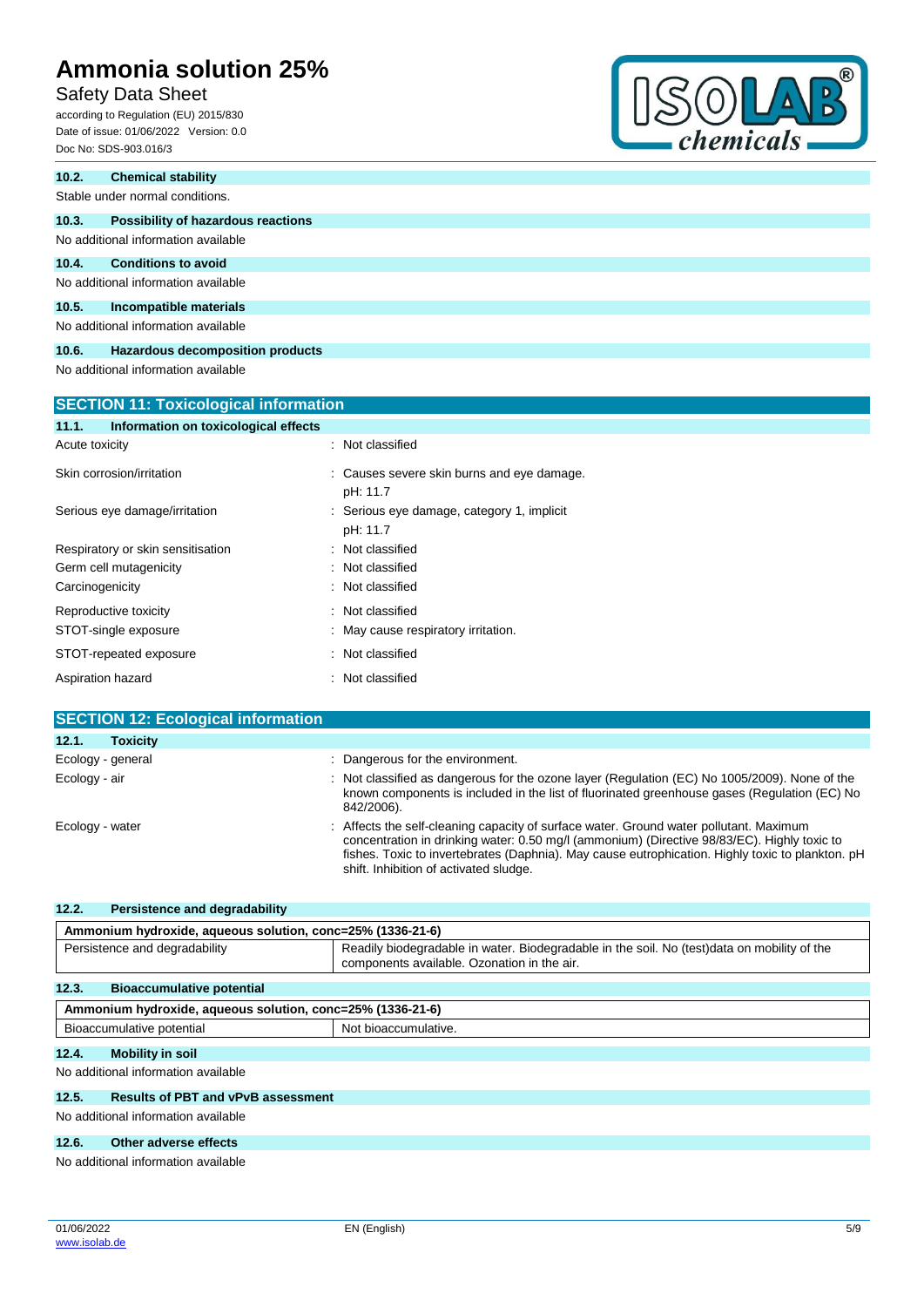## Safety Data Sheet

according to Regulation (EU) 2015/830 Date of issue: 01/06/2022 Version: 0.0 Doc No: SDS-903.016/3



**SECTION 13: Disposal considerations**

### **13.1. Waste treatment methods**

| Product/Packaging disposal recommendations | Remove waste in accordance with local and/or national regulations. Hazardous waste shall not<br>be mixed together with other waste. Different types of hazardous waste shall not be mixed<br>together if this may entail a risk of pollution or create problems for the further management of<br>the waste. Hazardous waste shall be managed responsibly. All entities that store, transport or<br>handle hazardous waste shall take the necessary measures to prevent risks of pollution or<br>damage to people or animals. Remove to an authorized plant for the destruction, neutralization<br>and elimination of hazardous waste. Recycle/reuse. Remove for physico-chemical/biological<br>treatment. Use appropriate containment to avoid environmental contamination. |
|--------------------------------------------|-----------------------------------------------------------------------------------------------------------------------------------------------------------------------------------------------------------------------------------------------------------------------------------------------------------------------------------------------------------------------------------------------------------------------------------------------------------------------------------------------------------------------------------------------------------------------------------------------------------------------------------------------------------------------------------------------------------------------------------------------------------------------------|
| Additional information                     | : LWCA (the Netherlands): KGA category 02. Hazardous waste according to Directive<br>2008/98/EC.                                                                                                                                                                                                                                                                                                                                                                                                                                                                                                                                                                                                                                                                            |
| European List of Waste (LoW) code          | $\therefore$ 06 02 03 $^*$ - ammonium hydroxide                                                                                                                                                                                                                                                                                                                                                                                                                                                                                                                                                                                                                                                                                                                             |

## **SECTION 14: Transport information**

In accordance with ADR / RID / IMDG / IATA / ADN

| <b>ADR</b>                                                                                                                                                  | <b>IMDG</b>                                                                                                                                                       | <b>IATA</b>                                                                                                                                     | <b>ADN</b>                                                                                                                                             | <b>RID</b>                                                                                                                                              |
|-------------------------------------------------------------------------------------------------------------------------------------------------------------|-------------------------------------------------------------------------------------------------------------------------------------------------------------------|-------------------------------------------------------------------------------------------------------------------------------------------------|--------------------------------------------------------------------------------------------------------------------------------------------------------|---------------------------------------------------------------------------------------------------------------------------------------------------------|
| 14.1.<br><b>UN</b> number                                                                                                                                   |                                                                                                                                                                   |                                                                                                                                                 |                                                                                                                                                        |                                                                                                                                                         |
| 2672                                                                                                                                                        | 2672                                                                                                                                                              | 2672                                                                                                                                            | 2672                                                                                                                                                   | 2672                                                                                                                                                    |
| 14.2.<br>UN proper shipping name                                                                                                                            |                                                                                                                                                                   |                                                                                                                                                 |                                                                                                                                                        |                                                                                                                                                         |
| AMMONIA SOLUTION<br>(CONTAINS ; Ammonium<br>hydroxide, aqueous<br>solution, conc=25%)                                                                       | <b>AMMONIA SOLUTION</b><br>(CONTAINS : Ammonium<br>hydroxide, aqueous<br>solution, conc=25%)                                                                      | Ammonia solution<br>(CONTAINS : Ammonium<br>hydroxide, aqueous<br>solution, conc=25%)                                                           | AMMONIA SOLUTION<br>(CONTAINS : Ammonium<br>hydroxide, aqueous<br>solution, conc=25%)                                                                  | AMMONIA SOLUTION<br>(CONTAINS ; Ammonium<br>hydroxide, aqueous<br>solution, conc=25%)                                                                   |
| <b>Transport document description</b>                                                                                                                       |                                                                                                                                                                   |                                                                                                                                                 |                                                                                                                                                        |                                                                                                                                                         |
| UN 2672 AMMONIA<br>SOLUTION (CONTAINS;<br>Ammonium hydroxide,<br>aqueous solution,<br>conc=25%), 8, III, (E),<br><b>ENVIRONMENTALLY</b><br><b>HAZARDOUS</b> | UN 2672 AMMONIA<br>SOLUTION (CONTAINS;<br>Ammonium hydroxide,<br>aqueous solution,<br>conc=25%), 8, III, MARINE<br>POLLUTANT/ENVIRONM<br><b>ENTALLY HAZARDOUS</b> | UN 2672 Ammonia<br>solution (CONTAINS;<br>Ammonium hydroxide,<br>aqueous solution,<br>conc=25%), 8, III,<br>ENVIRONMENTALLY<br><b>HAZARDOUS</b> | UN 2672 AMMONIA<br>SOLUTION (CONTAINS;<br>Ammonium hydroxide,<br>aqueous solution,<br>conc=25%), 8, III,<br><b>ENVIRONMENTALLY</b><br><b>HAZARDOUS</b> | UN 2672 AMMONIA<br>SOLUTION (CONTAINS ;<br>Ammonium hydroxide,<br>aqueous solution,<br>conc=25%), 8, III,<br><b>ENVIRONMENTALLY</b><br><b>HAZARDOUS</b> |
| 14.3.<br><b>Transport hazard class(es)</b>                                                                                                                  |                                                                                                                                                                   |                                                                                                                                                 |                                                                                                                                                        |                                                                                                                                                         |
| 8                                                                                                                                                           | 8                                                                                                                                                                 | 8                                                                                                                                               | 8                                                                                                                                                      | 8                                                                                                                                                       |
|                                                                                                                                                             |                                                                                                                                                                   |                                                                                                                                                 |                                                                                                                                                        |                                                                                                                                                         |
| 14.4.<br><b>Packing group</b>                                                                                                                               |                                                                                                                                                                   |                                                                                                                                                 |                                                                                                                                                        |                                                                                                                                                         |
| Ш                                                                                                                                                           | Ш                                                                                                                                                                 | $\mathbf{H}$                                                                                                                                    | $\mathbf{III}$                                                                                                                                         | $\mathbf{H}$                                                                                                                                            |
| <b>Environmental hazards</b><br>14.5.                                                                                                                       |                                                                                                                                                                   |                                                                                                                                                 |                                                                                                                                                        |                                                                                                                                                         |
| Dangerous for the<br>environment: Yes                                                                                                                       | Dangerous for the<br>environment: Yes<br>Marine pollutant: Yes                                                                                                    | Dangerous for the<br>environment: Yes                                                                                                           | Dangerous for the<br>environment: Yes                                                                                                                  | Dangerous for the<br>environment: Yes                                                                                                                   |
|                                                                                                                                                             | No supplementary information available                                                                                                                            |                                                                                                                                                 |                                                                                                                                                        |                                                                                                                                                         |

## **14.6. Special precautions for user**

| - Overland transport                                         |                           |     |
|--------------------------------------------------------------|---------------------------|-----|
| Classification code (ADR)                                    | $\therefore$ C5           |     |
| Special provisions (ADR)                                     | : 543                     |     |
| Limited quantities (ADR)                                     | $\therefore$ 5            |     |
| Excepted quantities (ADR)                                    | : E1                      |     |
| Packing instructions (ADR)                                   | : P001, IBC03, LP01, R001 |     |
| Special packing provisions (ADR)                             | $\therefore$ B4           |     |
| Mixed packing provisions (ADR)                               | : MP19                    |     |
| Portable tank and bulk container instructions<br>(ADR)       | : T7                      |     |
| Portable tank and bulk container special<br>provisions (ADR) | :TP1                      |     |
| Tank code (ADR)                                              | $:$ L4BN                  |     |
| 01/06/2022                                                   | EN (English)              | 6/9 |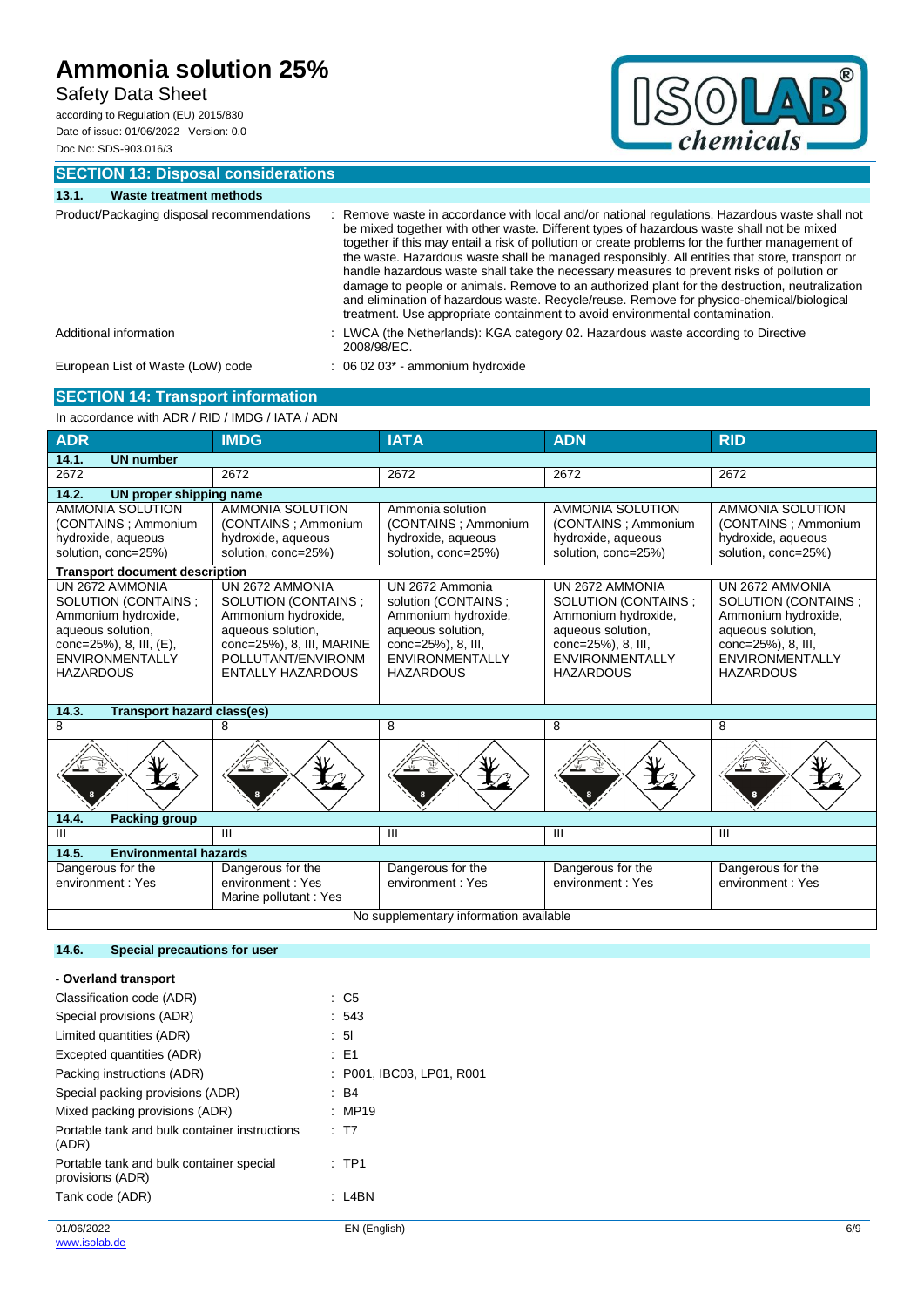## Safety Data Sheet

according to Regulation (EU) 2015/830 Date of issue: 01/06/2022 Version: 0.0 Doc No: SDS-903.016/3 Vehicle for tank carriage  $\cdot$  AT Transport category (ADR) **: 3** Special provisions for carriage - Pack (ADR) Hazard identification number (Kemle Orange plates : Tunnel restriction code (ADR) EAC code

### **- Transport by sea**

| Transport regulations (IMDG)       | : Subject           |
|------------------------------------|---------------------|
| Limited quantities (IMDG)          | : 5 L               |
| Excepted quantities (IMDG)         | : E1                |
| Packing instructions (IMDG)        | : P001, LP01        |
| IBC packing instructions (IMDG)    | IBC03               |
| IBC special provisions (IMDG)      | $:$ B <sub>11</sub> |
| Tank instructions (IMDG)           | : T7                |
| Tank special provisions (IMDG)     | $:$ TP1             |
| EmS-No. (Fire)                     | $F-A$               |
| EmS-No. (Spillage)                 | : S-B               |
| Stowage category (IMDG)            | : A                 |
| Stowage and handling (IMDG)        | : SW2, SW5          |
| Segregation (IMDG)                 | : SG35              |
| Properties and observations (IMDG) | Colourless I        |

### MFAG-No

|  | - Air transport |  |
|--|-----------------|--|
|  |                 |  |

| Transport regulations (IATA)<br>: Subject    |                          |                |
|----------------------------------------------|--------------------------|----------------|
| PCA Excepted quantities (IATA)               | ۰.                       | E1             |
| PCA Limited quantities (IATA)                |                          | : Y841         |
| PCA limited quantity max net quantity (IATA) |                          | 1L             |
| PCA packing instructions (IATA)              |                          | 852            |
| PCA max net quantity (IATA)                  | ÷                        | 5L             |
| CAO packing instructions (IATA)              |                          | 856            |
| CAO max net quantity (IATA)                  | $\overline{\phantom{a}}$ | 60L            |
| Special provisions (IATA)                    |                          | A64            |
| ERG code (IATA)                              | ÷                        | 8L             |
| - Inland waterway transport                  |                          |                |
| Classification code (ADN)                    |                          | C <sub>5</sub> |
| Special provisions (ADN)                     |                          | 543            |
| Limited quantities (ADN)                     |                          | 5L             |
| Excepted quantities (ADN)                    |                          | $E = 1$        |
| Carriage permitted (ADN)                     | $\bullet$                | $\mathsf{T}$   |
| Equipment required (ADN)                     |                          | $:$ PP, EP     |
| Number of blue cones/lights (ADN)            | ÷.                       | 0              |
| - Rail transport                             |                          |                |
| Transport regulations (RID)                  |                          | Subject        |
| Classification code (RID)                    | ۰.                       | C <sub>5</sub> |
| Special provisions (RID)                     |                          | 543            |
| Limited quantities (RID)                     |                          |                |
| Excepted quantities (RID)                    | ۰                        | E1             |



| Special provisions for carriage - Packages<br>(ADR) | : V12                                                                                                                                                                                                                                                                   |
|-----------------------------------------------------|-------------------------------------------------------------------------------------------------------------------------------------------------------------------------------------------------------------------------------------------------------------------------|
| Hazard identification number (Kemler No.)           | $\therefore 80$                                                                                                                                                                                                                                                         |
| Orange plates                                       | 80<br>2672                                                                                                                                                                                                                                                              |
| Tunnel restriction code (ADR)                       | ÷Е                                                                                                                                                                                                                                                                      |
| EAC code                                            | : 2R                                                                                                                                                                                                                                                                    |
| - Transport by sea                                  |                                                                                                                                                                                                                                                                         |
| Transport regulations (IMDG)                        | : Subject                                                                                                                                                                                                                                                               |
| Limited quantities (IMDG)                           | : 5L                                                                                                                                                                                                                                                                    |
| Excepted quantities (IMDG)                          | $\therefore$ E1                                                                                                                                                                                                                                                         |
| Packing instructions (IMDG)                         | : P001, LP01                                                                                                                                                                                                                                                            |
| IBC packing instructions (IMDG)                     | : IBCO3                                                                                                                                                                                                                                                                 |
| IBC special provisions (IMDG)                       | $\therefore$ B11                                                                                                                                                                                                                                                        |
| Tank instructions (IMDG)                            | : T7                                                                                                                                                                                                                                                                    |
| Tank special provisions (IMDG)                      | $:$ TP1                                                                                                                                                                                                                                                                 |
| EmS-No. (Fire)                                      | $F-A$                                                                                                                                                                                                                                                                   |
| EmS-No. (Spillage)                                  | $\cdot$ S-B                                                                                                                                                                                                                                                             |
| Stowage category (IMDG)                             | : A                                                                                                                                                                                                                                                                     |
| Stowage and handling (IMDG)                         | $:$ SW2, SW5                                                                                                                                                                                                                                                            |
| Segregation (IMDG)                                  | : SG35                                                                                                                                                                                                                                                                  |
| Properties and observations (IMDG)                  | : Colourless liquid with a pungent odour. Corrosive to copper, nickel, zinc and tin and their alloys<br>such as brass. Not significantly corrosive to iron and steel. Reacts violently with acids. Liquid<br>and vapour cause burns to skin, eyes and mucous membranes. |
| MFAG-No                                             | : 154                                                                                                                                                                                                                                                                   |
| - Air transport                                     |                                                                                                                                                                                                                                                                         |
| Transport regulations (IATA)                        | : Subject                                                                                                                                                                                                                                                               |
| PCA Excepted quantities (IATA)                      | $\therefore$ E1                                                                                                                                                                                                                                                         |
| PCA Limited quantities (IATA)                       | : Y841                                                                                                                                                                                                                                                                  |
| PCA limited quantity max net quantity (IATA)        | : 1L                                                                                                                                                                                                                                                                    |
| PCA packing instructions (IATA)                     | $\therefore 852$                                                                                                                                                                                                                                                        |
| PCA max net quantity (IATA)                         | $\cdot$ 5L                                                                                                                                                                                                                                                              |
| CAO packing instructions (IATA)                     | : 856                                                                                                                                                                                                                                                                   |
| CAO max net quantity (IATA)                         | .60L                                                                                                                                                                                                                                                                    |
| Special provisions (IATA)                           | : A64                                                                                                                                                                                                                                                                   |
| ERG code (IATA)                                     | $\cdot$ 8L                                                                                                                                                                                                                                                              |
| - Inland waterway transport                         |                                                                                                                                                                                                                                                                         |
| Classification code (ADN)                           | $\therefore$ C5                                                                                                                                                                                                                                                         |
| Special provisions (ADN)                            | .543                                                                                                                                                                                                                                                                    |
| Limited quantities (ADN)                            | : 5L                                                                                                                                                                                                                                                                    |
| Excepted quantities (ADN)                           | $\therefore$ E1                                                                                                                                                                                                                                                         |
| Carriage permitted (ADN)                            | : T                                                                                                                                                                                                                                                                     |
| Equipment required (ADN)                            | $:$ PP, EP                                                                                                                                                                                                                                                              |
| Number of blue cones/lights (ADN)                   | $\therefore$ 0                                                                                                                                                                                                                                                          |
| - Rail transport                                    |                                                                                                                                                                                                                                                                         |
| Transport regulations (RID)                         | : Subject                                                                                                                                                                                                                                                               |
| Classification code (RID)                           | $\therefore$ C5                                                                                                                                                                                                                                                         |
| Special provisions (RID)                            | : 543                                                                                                                                                                                                                                                                   |
|                                                     |                                                                                                                                                                                                                                                                         |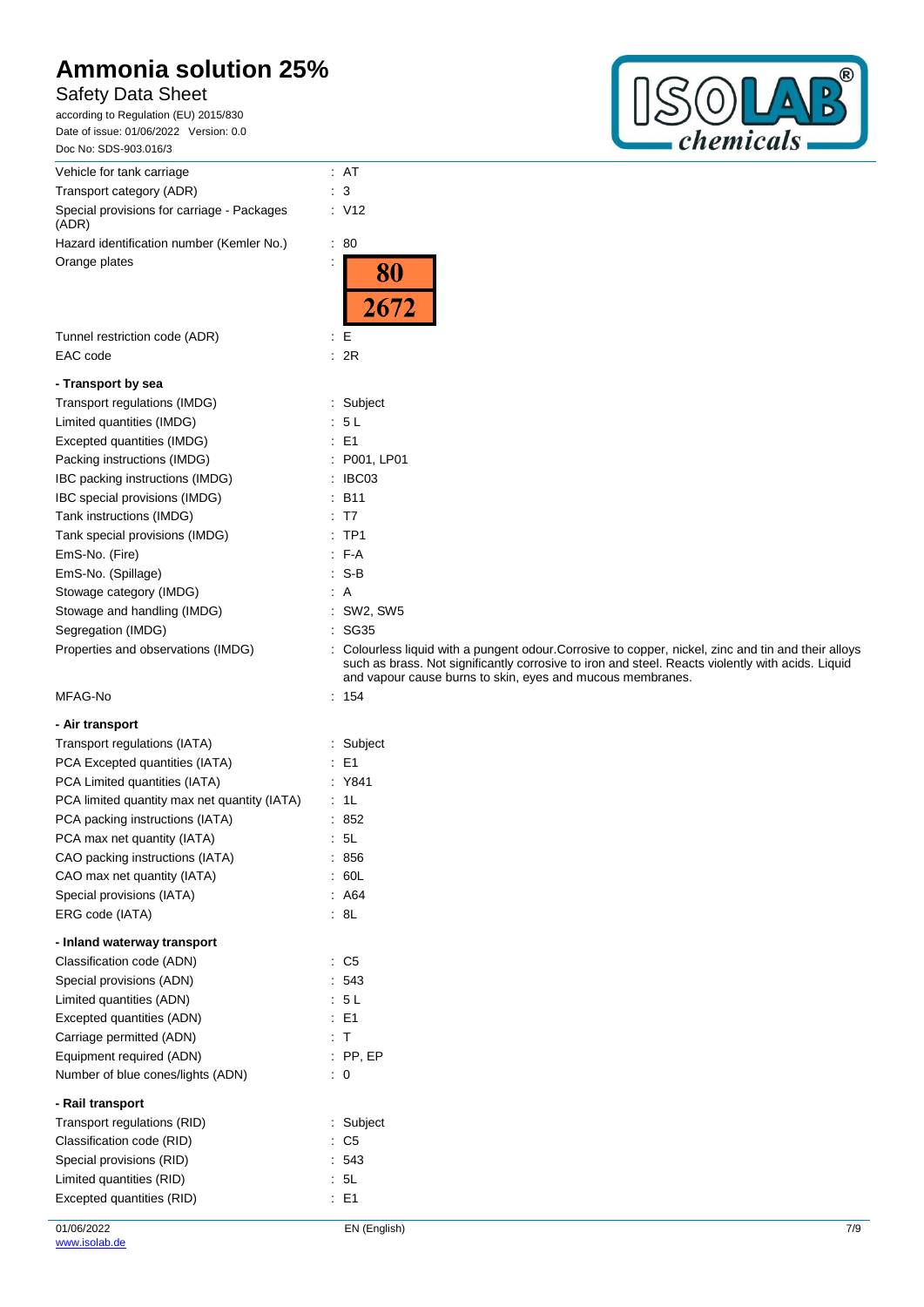## Safety Data Sheet

according to Regulation (EU) 2015/830 Date of issue: 01/06/2022 Version: 0.0 Doc No: SDS-903.016/3



| Packing instructions (RID)                                   | : P001. IBC03. LP01. R001 |
|--------------------------------------------------------------|---------------------------|
| Mixed packing provisions (RID)                               | :MP19                     |
| Portable tank and bulk container instructions<br>(RID)       | : T7                      |
| Portable tank and bulk container special<br>provisions (RID) | : TP1                     |
| Tank codes for RID tanks (RID)                               | : L4BN                    |
| Transport category (RID)                                     | : 3                       |
| Special provisions for carriage – Packages<br>(RID)          | : W12                     |
| Colis express (express parcels) (RID)                        | : CE8                     |
| Hazard identification number (RID)                           | 80                        |

**14.7. Transport in bulk according to Annex II of Marpol and the IBC Code** Not applicable

|       | <b>SECTION 15: Regulatory information</b>                                                      |
|-------|------------------------------------------------------------------------------------------------|
| 15.1. | Safety, health and environmental regulations/legislation specific for the substance or mixture |
|       | 15.1.1. EU-Regulations                                                                         |

No REACH Annex XVII restrictions

Ammonium hydroxide, aqueous solution, conc=25% is not on the REACH Candidate List Ammonium hydroxide, aqueous solution, conc=25% is not on the REACH Annex XIV List

VOC content : No data available

### **15.1.2. National regulations**

12th Ordinance Implementing the Federal Immission Control Act - 12.BImSchV

#### **Germany**

- VwVwS Annex reference : Water hazard class (WGK) 2, hazard to waters (Classification according to VwVwS, Annex 1 or 2; ID No. 211) WGK remark **in the components in compliance with**  $\cdot$  Classification water polluting based on the components in compliance with
	- Verwaltungsvorschrift wassergefährdender Stoffe (VwVwS) of 27 July 2005 (Anhang 4)
	- : Is not subject of the 12. BlmSchV (Hazardous Incident Ordinance)

| Waterbezwaarlijkheid                                                                 | : 5 Very toxic to aquatic organisms                                         |
|--------------------------------------------------------------------------------------|-----------------------------------------------------------------------------|
| SZW-lijst van kankerverwekkende stoffen                                              | : The substance is not listed                                               |
| SZW-lijst van mutagene stoffen                                                       | : The substance is not listed                                               |
| NIET-limitatieve lijst van voor de voortplanting<br>giftige stoffen - Borstvoeding   | $\therefore$ The substance is not listed                                    |
| NIET-limitatieve lijst van voor de voortplanting<br>giftige stoffen - Vruchtbaarheid | $\therefore$ The substance is not listed                                    |
| NIET-limitatieve lijst van voor de voortplanting<br>giftige stoffen – Ontwikkeling   | $\therefore$ The substance is not listed                                    |
| <b>Denmark</b>                                                                       |                                                                             |
| Recommendations Danish Regulation                                                    | : Young people below the age of 18 years are not allowed to use the product |

### **15.2. Chemical safety assessment**

No additional information available

## **SECTION 16: Other information**

EN (English) 8/9 Abbreviations and acronyms: ADN European Agreement concerning the International Carriage of Dangerous Goods by Inland Waterways ADR European Agreement concerning the International Carriage of Dangerous Goods by Road ATE Acute Toxicity Estimate BCF Bioconcentration factor CLP Classification Labelling Packaging Regulation; Regulation (EC) No 1272/2008 EC50 Median effective concentration